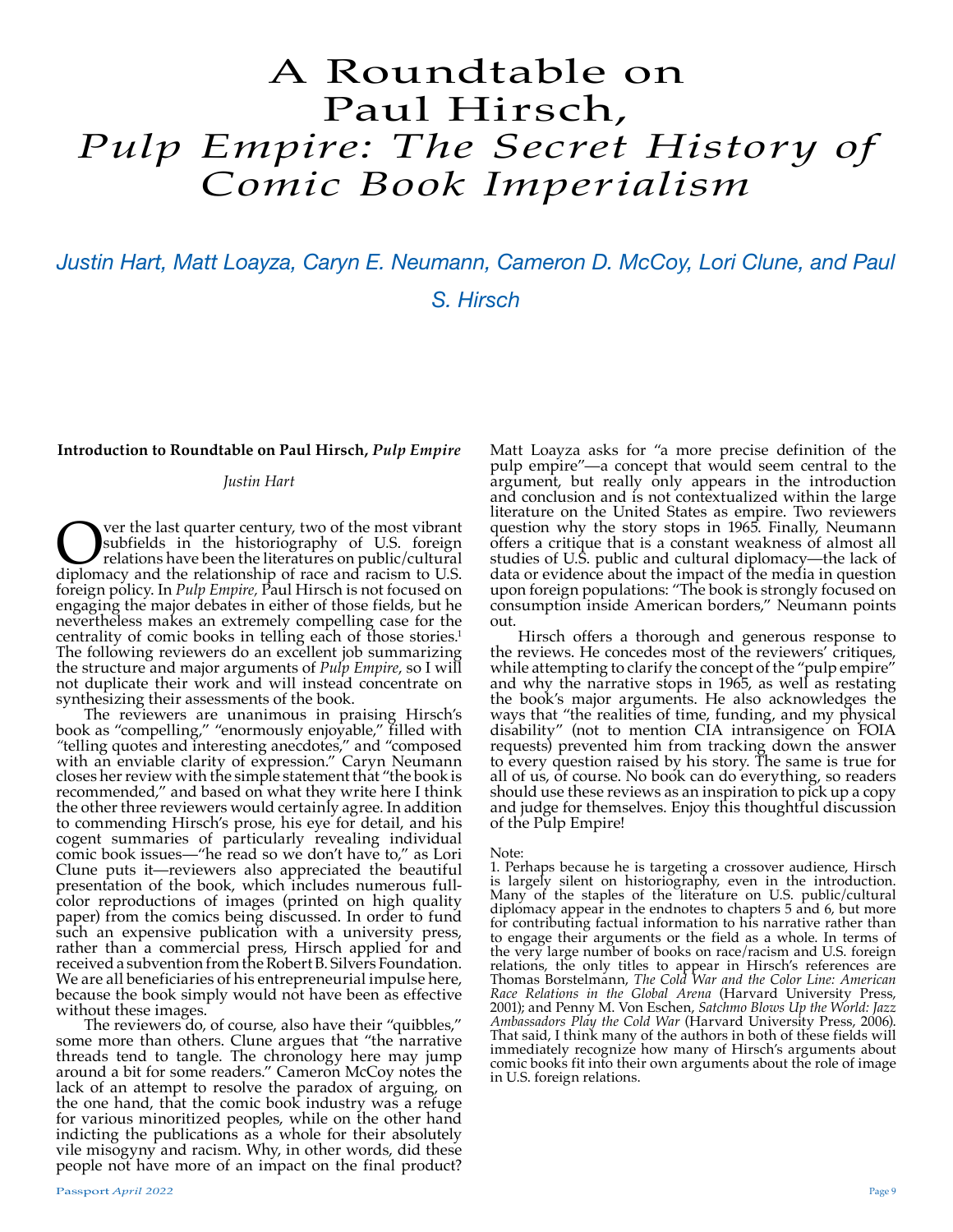# **Review of Paul S. Hirsch,** *Pulp Empire: The Secret History of Comic Book Imperialism*

# *Matt Loayza*

In Pulp Empire: The Secret History of Comic Book Imperialism, Paul S. Hirsch examines the convoluted relationship between the U.S. government and the comic book industry from the Second World War to the n *Pulp Empire: The Secret History of Comic Book Imperialism*, Paul S. Hirsch examines the convoluted relationship between the U.S. government and the mid-1960s. U.S. officials, captivated by the potential of comic books to disseminate ideas, joined forces with the comic book industry during both the Second World War and the Cold War as part of their propaganda campaigns, which were designed to showcase American values and discredit totalitarianism. The government's support for and partnership with commercial comic book publishers helped to legitimize the industry and expand its markets, which complicated subsequent efforts to devise coherent and comprehensive propaganda strategies.

The resultant "pulp empire" was a contested space<br>in which policymakers in Washington vied with comic

Following the defeat of the Axis powers, Washington ended its partnership with and oversight of the industry, whereupon commercial publishers proceeded to sate the appetite of their American and international audiences for sex, violence, and the macabre with a number of lurid crime, horror, and romance titles.

book producers, officials of other nations, cultural critics, and a growing body of international readers over control of the visual and narrative content within comic books. Over the life of the pulp empire, U.S. propaganda officials sought to curb the perceived excesses of the industry while simultaneously appropriating the medium to realize their policy goals. Hirsch argues that the most

essential and enduring facet of the pulp empire was race, and that policymaking decisions related to comic book content were "driven by the matter of race and its role in US foreign policy" (31). In the long run, he believes, efforts to portray America as an enlightened, tolerant society were undermined by racist depictions of people of color and

whiteness narratives.<br>*Pulp Empire's* seven chapters can be divided roughly in *Pulf.* The first three chapters examine how the government came to view the comic book as a potent propaganda weapon in the war against fascism. Comic books, dismissed by Americans as lowbrow entertainment since the birth of the medium in the early 1930s, nevertheless attracted a growing number of young and adult readers by the end of the decade. U.S. officials quickly grasped that comic books were a cheap means of conveying powerful visual images (and, accordingly, ideas) to wide audiences of varying literacy levels. Uncle Sam subsequently partnered with comic book publishers and appropriated the medium by developing its own products to educate their readers on the need for domestic unity and the perils of fascist totalitarianism.

Following the defeat of the Axis powers, Washington ended its partnership with and oversight of the industry, whereupon commercial publishers proceeded to sate the appetite of their American and international audiences for sex, violence, and the macabre with a number of lurid crime, horror, and romance titles. Although these stories offered far more provocative social commentary than did traditional media, such nuances were lost upon a growing number of critics, who recoiled at the prospect of tales that portrayed the more unsavory aspects of American society.

The second half of the book (chapters 4 through 7) explores how the controversial themes presented in crime, horror, and romance comics prompted a widespread backlash against comics in both the United States and abroad. Psychiatrist Fredric Wertham led a growing coalition of Americans who blamed comics for stunting the intellectual and moral growth of American youth. Wertham

devoted considerable energy to alerting the public of the dangers that displays of gore and cleavage posed to the body politic. He added that if the pervasive displays of poor taste in comics did not damage the reputation of the United States beyond repair, then the racist caricatures of non-white peoples would certainly finish the job.

These charges resonated with an increasing number of critics overseas, and the growing outcry prompted the government to pressure the industry into accepting selfregulation in 1954. The government subsequently reappropriated the medium (via collaborations with select publishers and the creation of its own comic books) as a means of alerting the developing world to the threat of

Soviet communism.<br>Meanwhile, the commercial comic industry struggled through the 1950s because of the chilling effect of the 1954 Comic Book Code. Its revival began shortly after the failed Bay of Pigs Invasion, when the Timely Comics Company rebranded itself as Marvel comics and introduced a new stable of superhero titles that featured more complex character development and relationships that readers found more realistic

and relatable. Hirsch observes that despite these innovations, Marvel's characters operated in a sphere that was strikingly similar to that of World War II comics: a bifurcated, simplistic world where white heroes led the forces of good<br>against non-white villains.

From the outset of his book, Hirsch emphasizes that propagandists regarded the cheap,

portable, and malleable nature of comics as prime virtues. The fact that comics were not taken seriously as literature or art was originally viewed as an asset rather than a disadvantage, since their modest reputation made them unlikely objects of scrutiny and could thus help them fly under the radar. By the early postwar period, U.S. officials had come to disdain the "violent, racist, and imperial" (212) nature of commercial comic books.

However, officials remained convinced of the medium's power to persuade and were still aware that comics were highly popular across the globe. As the 1950s progressed, growing concerns that the developing world was increasingly susceptible to Soviet influence prompted them to appropriate comic books, eschewing the unreliable commercial comics in favor of their own titles, which they produced and disseminated for audiences in Latin America and other parts of the developing world.

Hirsch draws upon numerous examples to support his points, and he has a keen eye for telling quotes and interesting anecdotes that will provide scholars with an abundance of materials that are certain to engage students. Notable highlights include textual and visual analysis (the text is accompanied by illustrations) of a 1947 tale in which Donald Duck builds an atom bomb. It detonates and irradiates the good citizens of Duckberg, whom Donald proceeds to swindle (138–39).

Donald's disdain for civic responsibility and the gloomy depiction of atomic weaponry were highly problematic to U.S. officials, who preferred the reassuring themes found in a 1949 educational comic in which Blondie and Dagwood show a more "chipper attitude toward atomic energy" (129). Later chapters include a concise and engaging summary of the anticommunist narrative formulas featured in the Marvel superhero titles during the first half of the 1960s. Although Bradford Wright has already established Iron Man's Cold War credentials, labeling him as "the most political of Marvel's superheroes," Hirsch reveals that Iron Man had a kindred spirit in Thor.<sup>1</sup> Although the Norse God of Thunder may appear to be an unlikely disciple of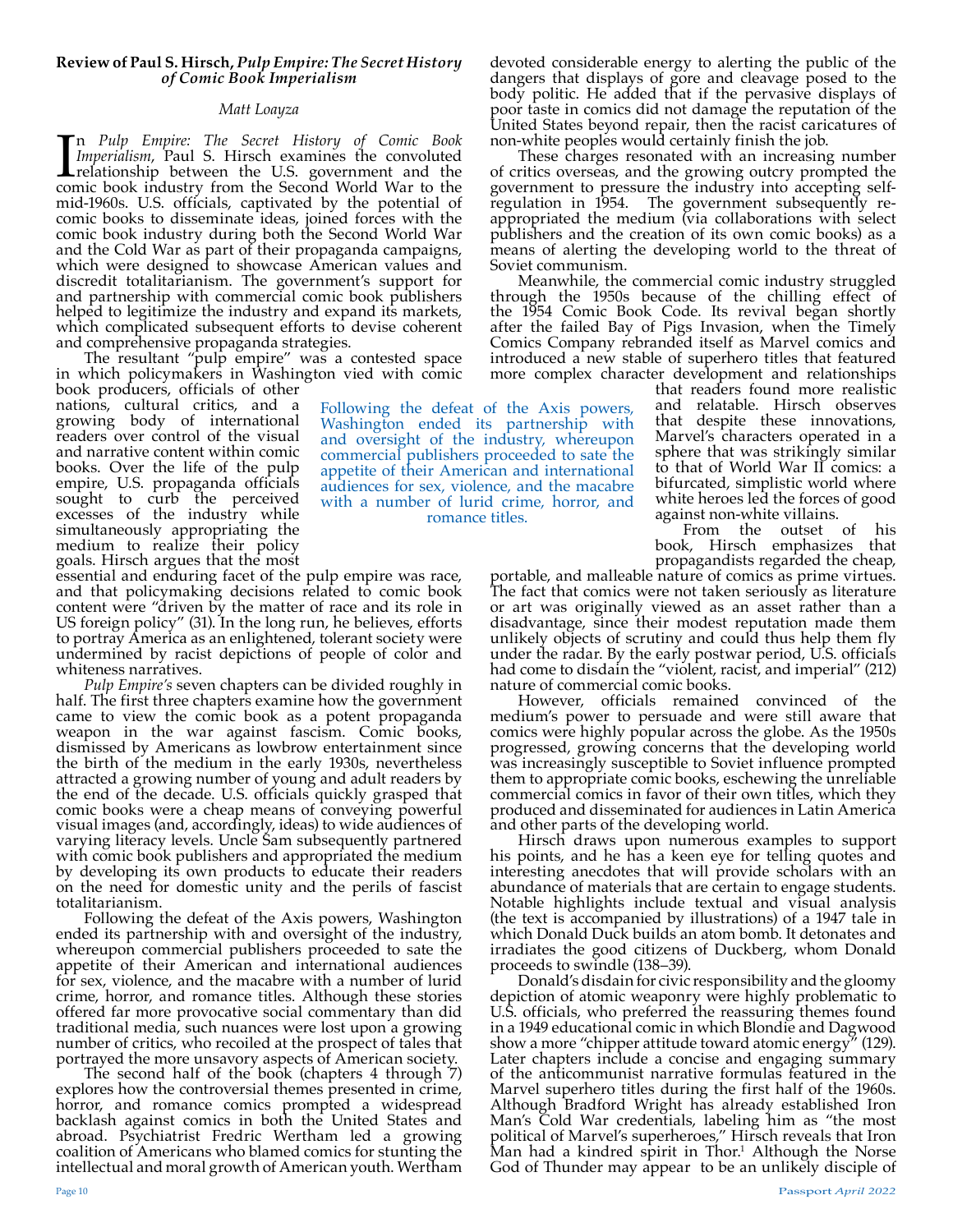George Kennan and Paul Nitze, Thor needed little urging to align himself with the United States in the Cold War, going as far as to battle the Vietcong in a 1965 story that concludes with the expected repudiation of the communist way of life (254).

Hirsch describes the "pulp empire" as the result of a "complex and fluid network of interactions" in which a wide variety of policymakers and commercial comic book publishers contributed to and often contested the creative content of these increasingly popular cultural forms. He establishes that U.S. policymakers would attack or appropriate the medium depending on their policy objectives at any given time and that this approach lent itself to numerous inconsistencies and contradictions.

That said, the book would benefit from a more precise definition of the pulp empire. The empire was clearly amorphous, but turns of phrase stating that "sticky" comics "were everywhere, and yet they were nowhere" (16) often tend to obscure rather than enlighten. The development and maturation of the networks that Hirsch references merit further scrutiny; the book ably describes several of these relationships, but it is not clear when the networks actually begin to function as a pulp empire. Finally, given

the importance of race to the pulp empire, I am curious about Hirsch's thoughts on the long-term repercussions of the pulp empire's narratives to Washington D.C.'s efforts to cultivate improved ties with the developing world.

Although *Pulp Empire* persuasively defines comic books as both a popular form of entertainment and an important, valuable propaganda vehicle, the claim that comics were a "uniquely powerful" (6) form of "revolutionary media" is somewhat overstated (12). In discussing the Eisenhower administration's use of cultural diplomacy, the author notes the importance U.S. officials

attributed to showcasing American culture (notably, through jazz exhibitions) to show the world that the United States was a refined, sophisticated nation.<sup>2</sup> He goes on to argue that French and British anti-comic book campaigns of the late 1940s and early 1950s indicate that "low" cultural forms possessed as much power as their elite counterparts, but he does not really test this assertion by examining how

high and low culture impacted French and British opinion. Moreover, while U.S. officials clearly viewed comics as important in their own right, the author does not devote extensive analysis to how policymakers viewed comics relative to the other media at their disposal. Although some attributes of the comic book were not easily duplicated by magazines, radio, film and, later, television, it would be interesting to discover how American propagandists thought the comic book stacked up against the other options at their disposal.3

 To his credit, Hirsch pulls no punches in identifying racism as one of the linchpins of the pulp empire. He contends that "race was inseparable from the evolution of the comic book and its relationship to policy" (273). Indeed, one of the most important contributions of his book is its revelation that racist assumptions prompted white policymakers and commercial publishers to make faulty and contradictory decisions time and time again. Both before and during the Second World War, comic book depictions of non-white peoples drew from a wide variety of existing racist stereotypes. Although U.S. officials urged comic publishers to portray the United States as a nation that valued both its own diverse citizens and its global allies, it simultaneously promoted narratives that often reduced the global conflict (particularly the Pacific Theater) to a conflict between white America and a violent, devious, and racially inferior enemy.

Unfortunately, America's Latin American, Filipino, and Chinese allies fared little or no better. In a painful but telling example from a 1941 comic, Hirsch shows that the Chinese member of the Blackhawk squadron, "Chop-Chop," was created for comic relief and depicted in demeaning, racially stereotyped ways. He was a team member in name only. Hirsch's findings lend further credence to Brad Wright's observation that while comics often paid "lip service" to national unity, few bothered to explore the role of racial tolerance and inclusivity in a definition of national unity.4

Although the postwar crime, horror, and romance comics earned notoriety for their salacious and violent content, Hirsch again directs our attention to how these titles dealt with race. Whereas wartime comics generally portrayed non-whites as sidekicks, people of color virtually disappeared from crime and horror comics, resulting in "a construct within which being American is synonymous with being White" (112). Jungle comics, one of the few genres that regularly featured people of color, adhered to white supremacy narratives. Here, Africans invariably appeared as primitive peoples who were easily subdued and then led by white heroes such as Sheena and Tiger-Girl. Since these stories ran counter to America's efforts to be regarded as

an inclusive society fit to lead the free world, the authors of the Comic Books Code of 1954 took steps to eliminate them, specifying that "ridicule or attack on any religious or racial group is never permissible."5

Alas, comic book editors responded by writing African-Americans out of the comics entirely, thus avoiding the issue of race altogether. After 1954, the consistent feature of comic narratives, regardless of publisher, genre, or hero, was whiteness. Even Marvel, hailed for breaking new ground in several ways, was "hardly radical" in its approach to race and U.S. foreign relations. The early Marvel Universe cast the Fantastic Four, Iron

Man, and even Thor as unapologetic anti-communists in a binary conflict in which white heroes defended democracy against non-white, totalitarian villains (264).

Although the author acknowledges that the pulp empire endures in modified form to the present day, he concludes his analysis in the mid-1960s, which he views as the peak of the U.S. government's efforts to create and disseminate comic book propaganda. By this point, the ability of comics to shape opinion, particularly opinion in the developing world, had been eroded by the ongoing U.S. aggression toward Cuba, the failure of the Alliance for Progress to live up to its initial hype, and most of all, the "optics of America's war in Vietnam" (240). Although this theory is plausible, it remains to be seen whether international readers were sufficiently aware of events in Vietnam prior to 1965 to consciously reject pro-American comic book propaganda, or whether international audiences became more skeptical of these narratives later in the decade as the war escalated.

Readers who have a passing familiarity with comic book history will likely be frustrated by Hirsch's 1965 endpoint, for the story only becomes more interesting at this point. As Brad Wright has noted, Marvel started to address its egregious whitewashing of the Marvel universe in 1965, when illustrations of African Americans as average citizens first appeared in background street scenes. Marvel introduced its first black superhero, *Black Panther*, a year later, and in the second half of the decade Marvel, however timidly, began to introduce social issues such as Black Power, feminism, and the Vietnam War in its storylines.

Although it is fair to say that comic publishers such as Marvel were dragged rather than pushed into the "relevance movement," the introduction of social issues nevertheless marked an important turning point for the genre.6 The impact of these new twists to the narrative

Comic book editors responded by writing African-Americans out of the comics entirely, thus avoiding the issue of race altogether. After 1954, the consistent feature of comic narratives, regardless of publisher, genre, or hero, was whiteness.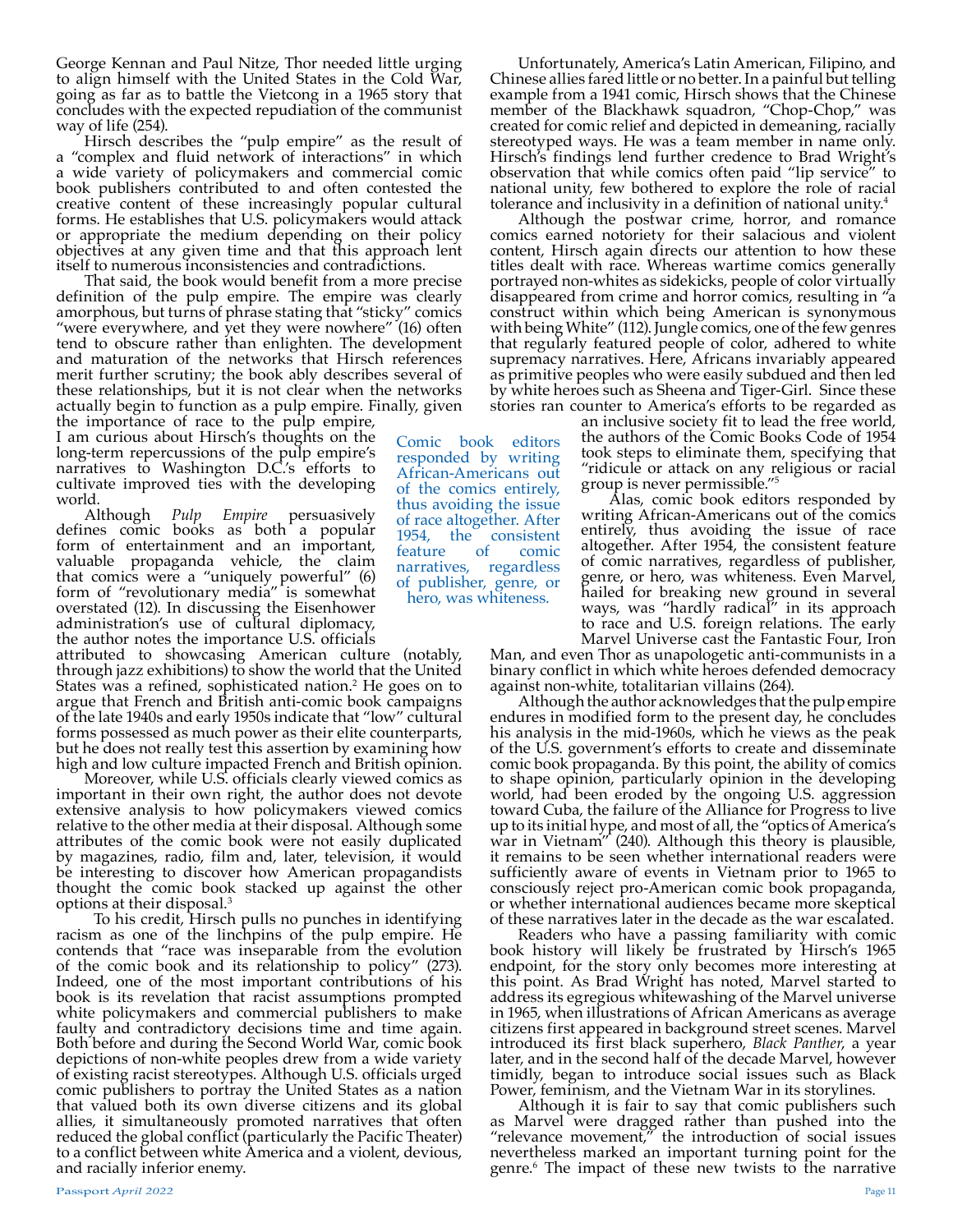formulas of the pulp empire remains to be explored, and one hopes that Hirsch is open to writing a sequel. said, this volume is an ambitious work that suggests fascinating questions for future research. It also opens up the potential for historians to further their engagement with interdisciplinary scholarship in various fields, among them mass media studies and critical race theory.

#### Notes:

1. Bradford W. Wright, *Comic Book Nation: The Transformation of Youth Culture in America* (Baltimore, MD, 2001), 222.

2. See Penny M. Von Eschen, *Satchmo Blows Up the World: Jazz Ambassadors Play the Cold War* (Cambridge, MA, 2004).

3. On this point, see Susan A. Brewer, *Why America Fights: Patriotism and War Propaganda from the Philippines to Iraq* (Oxford, 2009), particularly chapter 4.

4. Wright, *Comic Book Nation*, 53.

5. "'Good Shall Triumph over Evil': The Comic Book Code of 1954," *History Matters*, available at http://historymatters.gmu. edu/d/6543/.

6. Wright, *Comic Book Nation*, 219, 233–34.

### **Review of Paul S. Hirsch,** *Pulp Empire: The Secret History of Comic Book Imperialism*

#### *Caryn E. Neumann*

Trash is fun. The U.S. government shipped thousands of works of great literature around the world during the Cold War, but it also sent millions of comic books. Readers loved comics. Passed from person to person and often left in waiting rooms, comics would be read until the pages fell apart. Unfortunately for American plans to win the hearts and minds of other peoples, the comic books portrayed the United States as a horrific place, filled

with extreme violence, virulent misogyny, and ugly racism. Paul S. Hirsch discusses these trashy works in his enormously enjoyable *Pulp Empire: The Secret History of Comic Book Imperialism.* 

Visually arresting and easy to read, the comics of the 1940s and 1950s were not today's graphic novels. With titles such as *Crimes by Women* (1949), *Fight Against Crime* (1951), and *Underworld Crime (1953)*, these books had no pretensions. The cover of

*Underworld Crime,* reproduced in Hirsh's book, shows two simian-looking thugs about to assault a terrified woman with a red-hot phallic-looking tool while her horrified husband/boyfriend, tied up with rope, looks on. The cover of *Thun'da* (1952) features a half-naked Tarzan look-alike saving a barely dressed woman by attacking stereotyped Africans, primitively attired, with large lips and claw-like hands. As Hirsch persuasively demonstrates, these images were common and informed a global readership that the United States remained a deeply racist and violent country

despite government pronouncements to the contrary. The ubiquity of comic books in the late 1930s, '40s and '50s made them powerful. As Hirsch reports, early comic books sold between 200,000 and 400,000 copies per issue. Nearly all American boys and girls in the 1940s and 1950s read them, and the federal government's support for the industry during the war ensured that millions of American adults did too. Hersh cites a study that claims half of urban families read comics. He does not cite studies of readership outside the United States, as the book is strongly focused on consumption inside American borders.

Adult readership grew during World War II, as half of all soldiers and sailors relaxed with comics. The Navy

As lowbrow entertainment, comics seemed to be an unlikely vehicle for government propaganda, but through the WWB, comics became political media. Even the advertisements, which would never be found in explicit propaganda, were geared toward helping comics to promote government aims. The agency never tested the effectiveness of comicbased propaganda, though, and Hirsh provides anecdotal evidence that the comics did not change

racist beliefs among Americans.

even classified comics as essential supplies for the Marines stationed on Midway. However, the little books were never reputable. Much of American society regarded them as slightly above pornography.

Popular, with plain text that was easy to read and comprehend and storylines that emphasized raw emotion, comic books looked to the Writers' War Board (WWB) like the perfect medium for their purposes. A quasigovernmental agency, the WBB used funding from the federal government during World War II to attack fascism, encourage racial tolerance, and promote international cooperation. As lowbrow entertainment, comics seemed to be an unlikely vehicle for government propaganda, but through the WWB, comics became political media. Even the advertisements, which would never be found in explicit propaganda, were geared toward helping comics to promote government aims. The agency never tested the effectiveness of comic-based propaganda, though, and Hirsh provides anecdotal evidence that the comics did not change racist beliefs among Americans. This anecdotal evidence also undermines his argument that comics subsequently had a powerful influence on overseas consumers of American comics.

Despite the WBB's efforts, comic creators continued to employ the ugly words and images that had always made comics sell well. Derogatory racial tropes appeared on the same pages as patriotic, inclusive imagery. Hirsch cites the example of a 1943 issue of *Young Allies.* The allies, a group of children, are fighting Japanese soldiers. Both the Japanese and the only Black member of the allies, Whitewash Jones, are depicted in the crude, racist visual language of the era. Jones has thick purple lips and wears garish clothing. The Japanese have piglike noses and enormous buckteeth. While the WBB helped shape some positive stories, these stories competed on newsstands with a hundred other titles

> with vicious stereotypes. Hirsch notes that the WBB had no tangible evidence that audiences absorbed the correct messages, but he doesn't present any proof that audiences absorbed the wrong ones, either, though the circumstantial evidence is

> strong. Superheroes dominated comic books during World War II, but funny animal comics sold well, and crime stories also

appeared at this time. After the war, the public preferred crime, horror, and romance. Hirsh provides a superb history of mid-century comics. He notes that the true-crime genre, which tried to portray real events in as shocking a manner as possible, first appeared in 1942, when the first issue of *Crime Does Not Pay* came out. That issue was so different from other comics that newsstand workers were unsure how to display it. On the cover, gunmen are shown shooting at each other across a saloon, while a dead body falls to the floor and a wounded man slumps on the bar. Another gunman chokes a buxom woman while pointing a machine gun at his opponent. On an inside page, a man is shown bending a woman over a stove and setting her on fire. As Hirsch notes, major characters who were not white rarely appeared in postwar comics, so the increasingly graphic violence the comics showed was directed at whites. While *Crime Does Not Pay* sold poorly during the war, circulation leaped after the soldiers came home, and in no time, copycat comics from other publishers appeared on the newsstands to take advantage of the desire from readers for extreme violence in realistic settings.

American publishers sold their products, both in English and in translation, in dozens of countries. By the early 1950s, over four hundred comic book titles could be found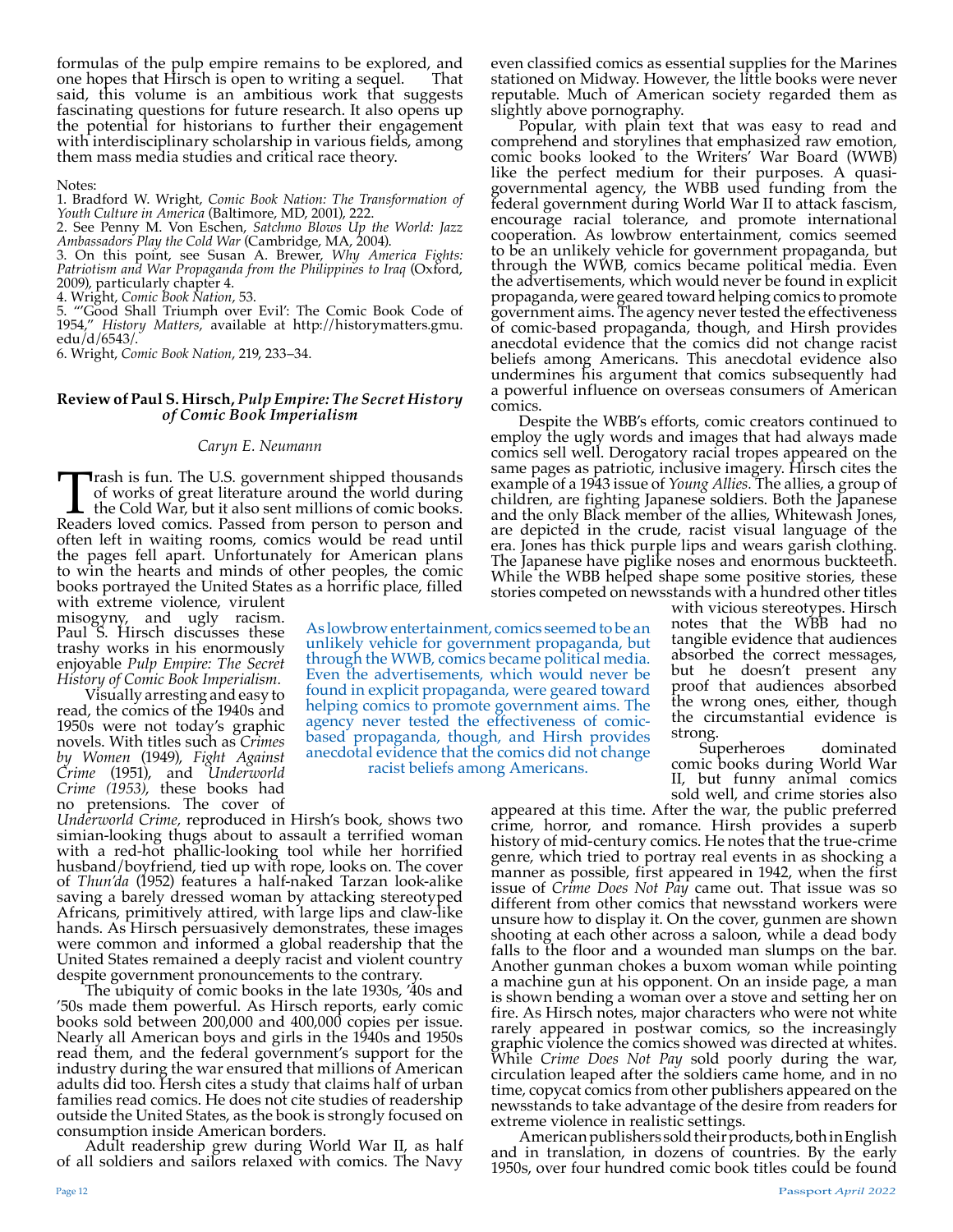on newsstands in the United States and abroad. American tourists, soldiers, and diplomats also brought these comics overseas and then left them in various places to be read by others. Few people thought twice about abandoning them, as they were cheap and only about sixty pages long. New readers would pick them up in barbershops, hotels, and doctors' offices to amuse themselves and kill time.

Hirsch fills his book with a wealth of examples of the imagery found in the comic books of this era. A popular anthology, *Wings Comics*, which was distributed internationally in both English and Spanish, typically featured images of bondage in which women were both the victims and perpetrators of sexualized violence. Black characters, who rarely appeared in these pages, adhered to stereotypes. Chinese men were uniformly portrayed as communist troublemakers, while Chinese women alternated between being hypersexualized or fetishized as helpless pro-American dolls. These images, Hirsch argues, undermined the state-sanctioned

> America's international military commitments expanded at the same time the comic book industry became a major cultural and economic force. The strategy of containment, coupled with federal support for American companies involved in global trade and a growing emphasis on international tourism, guaranteed the steady circulation of uncensored comic books on every continent.

state-sanctioned presentation of America as a culturally advanced and politically inclusive society.

America's international military commitments expanded at the same time the comic book industry became a major cultural and economic force. The strategy of containment, coupled with federal support for American companies involved in global trade and a growing emphasis on international tourism, guaranteed the steady circulation of uncensored comic books on every continent. Working independently or

under the auspices of the Marshall Plan, private American companies shipped comics to merchants in Europe, Africa, Asia, and Latin American.

Hirsch notes that one publishing company received a contract from the Economic Cooperation Administration (ECA) for sending comics to Germany that was about five times larger than the ECA orders for *Reader's Digest, Time,* Bantam Books, and Pocket books combined. The Pan American International Agency sent 50,000 to 90,000 copies per month of the crime comic *Accion policiaca* to all Spanish- language countries in Latin America except Argentina. It is not clear why Argentina was spared. The International Comics Group sent Spanish-language horror and romance titles to every Spanish-speaking country. Ziff-Davis shipped *G.I. Joe* to thirty-five countries.

The U.S. government bought and distributed violent, racist comic books as weapons against totalitarianism. Apparently, no one considered that it might be selfdefeating to present the nation as a cesspool of hate and brutality. Hirsch does not present a government defense, if one exists, and this is certainly a shame, as the reader is left to wonder what officials could possibly have been thinking. He does suggest that they may simply have not paid close attention to the contents of comics because they were so eager to promote American culture.

Until psychiatrist Fredric Wertham raised the alarm in 1954, no one attempted to censor the violence in comic books. Films had been subjected to varying degrees of censorship nearly from the start, while works of literature also faced bans for deviating too greatly from community standards. Comic books, however, occupied a different rung in popular culture. Since they were low art, most people may have simply dismissed them as having no value and no impact anyway. Army intelligence and the FBI had begun covert investigations of the industry once they realized that crime and horror comics promoted skepticism about the Korean Conflict, cynicism about government, vicious misogyny, and both racist and pro-civil rights imagery. J. Edgar Hoover, the head of the FBI, suspected that a Communist published *Crime Does Not Pay* because of the disrespect for authority in its pages and its celebration of violence and chaos. The combination of covert investigations, Wertham's call to arms, and the U.S. Senate's desire for a juicy public investigation led to a public reckoning.

Wertham succeeded in neutering comic books by linking deviant behavior in children to violent images in the medium. Testifying before a Senate subcommittee on juvenile delinquency, he observed that comics were always found near any children or young adults committing acts of violence or cruelty. The hearings horrified the American public, or at least the ones who did not enjoy comics. The committee discovered that Communists in Asia and Africa cited comic books as evidence of the depravity and racism in American life. Since American soldiers spread comic books, communist propagandists capitalized on the image of soldiers littering the world with violent and racist narratives. Comics also provided ammunition for

anti-colonial movements that stressed the racial history of the United States. Propaganda from Romania, Iran, and Czechoslovakia used comics books as source material. Hirsch does not share this propaganda with readers.

In 1954, the Comics Code Authority, an initiative by comic publishers to fend off government censorship by censoring themselves, prohibited graphic images of violence and gore as well as salacious images of women. The Comics Code killed off crime and horror comics, leaving only the superhero and romance ones. Most adult readers subsequently

found other amusement, and comics became frozen in the public imagination as infantilized entertainment of little worth.

In summary, Hirsch effectively explains why the comics should have horrified Americans who were trying to promote a positive image of the United States. But he is much less effective in demonstrating the actual impact of the comics. The book opens with the Pakistani ambassador to the United States relating in 1952 that his young sons loved American comics book, acquired them in Pakistan, and left stacks of them behind in every hotel. After that, foreigners disappear. There are no accounts from Europeans, Asians, Africans, or Latin Americans about how they perceived the United States as the result of reading comics. In a book devoted to imperialism, hearing the voices of the colonized

would have added considerable value.<br>Hirsch does include—unnecessarily, I think—a discussion of a graphic illustration created by the CIA to instruct assassins on how to kill. While the graphic has sequential artwork and uses images and text, it is a stretch to call it a comic. It is violent and offensive, but it was not commercially produced for sale to a general audience. It is just a few drawings. The reader gets the sense that Hirsch found a juicy tidbit in the archives and was determined to squeeze it in somehow.

Lastly, it is perhaps unfair to complain that a researcher who explored eight archives should have visited one more, but Hirsch appears not to have checked the Billy Ireland Cartoon Library at The Ohio State University. This is the largest archive devoted to comics in the world, and a visit is a must for comics researchers.

Despite these quibbles, *Pulp Empire* is a fascinating and delightful book. While it focuses on government policy, its treatment of comics has considerable depth, and the many images of trashy comic book covers it includes add to the fun of reading it. Hirsch's work will appeal to all readers and should prompt vigorous discussions on the Cold War and the impact of cultural works upon foreign policy. I recommend it.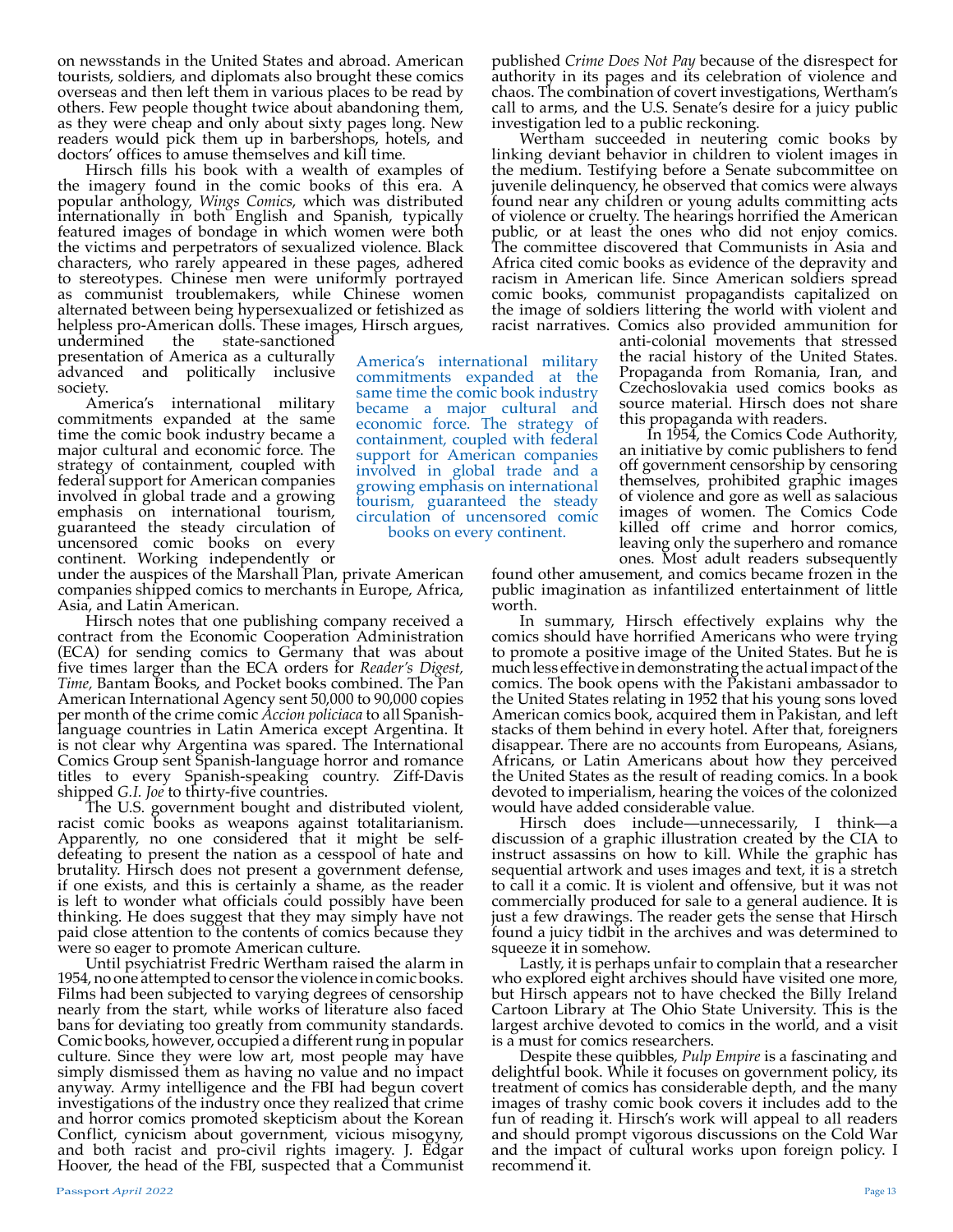# *Cameron D. McCoy*

Paul S. Hirsch begins *Pulp Empire* with the observation that "the comic book is uniquely powerful. Relatively uncensored, enormously popular around the world, and characterized by the remarkable diversity of its creators and consumers, the American commercial comic book can show us aspects of US policy making during the mid-twentieth century that no other object can" (6).

It is quite clear that Hirsch's *Pulp Empire* has taken its lead from Bradford W. Wright's *Comic Book Nation: The Transformation of Youth Culture in America* (2001), but only in one respect: both recognize the American foundations of the comic book. Hirsch even acknowledges Wright—as he should. But apart from this obvious link, and his study of the effects of the comic book on American culture, Hirsch has set himself apart from other scholars of this genre, like Mark D. White, Robin S. Rosenberg, and William Irwin.

Comic book specialists will be delighted with Hirsch's ability to show how cultural constructions of identity within societies and political institutions can be significantly altered by "pulp." His work also reveals how matters of global consequence and transitions involving winning<br>hearts and minds—specifically

The visual medium of pulp<br>accomplished several goals. It

showed that undemocratic nations were aggressive, "innately bigoted, and cruel"; it encouraged hatred and intolerance, which allowed the United States to engage in "justifiable discrimination" to eliminate global fascism and bring about greater postwar peace; and it convinced Americans that non-white allies would always remain different, "human yet not quite White."

accomplished

minds—specifically in the decolonizing world—were often influenced by commercial and propaganda comic books. *Pulp Empire* is thus a history that assumes two ideas: "diplomacy and culture are connected," and the U.S. government "deliberately used popular culture" during World War II and the Cold War to achieve victory (10).

In seven chapters, framed by an introduction and conclusion and divided into two parts, *Pulp Empire* covers the creation of the American comic book and the beginning stages of its legitimization through government

agencies, industry officials, and public intellectuals. It then focuses on the effects of the "pulp empire" and how it transformed the comic book industry's content and global distribution. It convincingly introduces cultural, political, and diplomatic issues such as racism, capitalism, communism, and consumerism in ways that highlight American cultural authority and imperialism. According to Hirsch, "the American comic book was bound up with matters of race and capitalism" throughout World War II and the Cold War, and "[e]very decision made by federal agencies was, at its core, shaped by these two issues . . . At every point, political demands and policy priorities shaped the comic book industry and the medium's contents, both commercial and propaganda titles," and thus "transformed the comic book into a political object and a weapon deployed around the world" (21–22).

Too often, traditional comic book scholars and those studying the effects of the American comic book on culture tend to gravitate towards researching the entertainment and media psychology that suggests that comic book characters may influence how we think about ourselves and others. While Hirsch allows himself to feel the pull of this force, it is only to draw closer attention to four historical elements that describe the story of the American comic book: visual culture, commerce, race, and policy. He points out that "these four fields are analogous to the four colors used to print comic books: cyan, magenta, yellow, and black. They lie atop one another, smearing, blending, and

bleeding to create a complete image. To separate them is to disassemble a coherent whole and to shatter a picture that in its entirety shows us how culture and diplomacy were entangled during the mid-twentieth century" (22). Each element built on the next in uneven ways while providing detailed contours to the forces that affected these fields.

Within these four fields, Hirsch tackles themes of sexuality, violence, crime, jingoism, decolonization, femininity, and masculinity to show how the global distribution of comics both informed and frustrated American efforts to project a more sophisticated and inclusive democracy—a democracy that would serve as a suitable alternative to Soviet communism. The comic book industry expanded greatly, as the government used visual culture to fashion covert and overt propaganda that would shape and disseminate perceptions of America's enemies, allies, and non-white citizenry.

During World War II, for instance, the Writers' War Board (WWB)—a private domestic propaganda organization—helped define America's enemies by promoting dehumanizing images of the Germans and the Japanese. The WWB depicted these Axis powers as "racially and culturally defective yet also eminently beatable opponents." This portrayal was critical for shaping domestic wartime narratives that increasingly imagined the Germans and Japanese not just as "the other," but as "fundamentally, irredeemably evil and violent" (38). The WWB's intent was to ensure that all Americans viewed

them as "racially defective, incurably violent, and responsible for their own destruction" (46).

In this respect, the visual medium of pulp accomplished several goals. It showed that undemocratic nations were aggressive, "innately bigoted, and cruel"; it encouraged hatred and intolerance, which allowed the United States to engage in "justifiable discrimination" to eliminate global fascism and bring about greater postwar peace (46); and it convinced Americans that non-white allies would always remain different,<br>"human yet not quite White" (59).

Because of the war, the United States prioritized victory over fascism and asked its citizens to pursue unity en route to military dominance and not to try to incorporate civil rights along with global democracy. As a result, black characters in comics were treated as footnotes, portrayed as tertiary characters and condemned by their black skin to being one-dimensional buffoons. This portrayal also influenced how white audiences interpreted and absorbed messages of tolerance and cooperation among non-white/

non-American nations.<br>As uncensored comics continued to find larger international audiences through formal and informal networks of American distributors, visual depictions of crime stories showing violence and sex came to dominate the pulp empire, captivating millions. However, this crime, horror, and romance genre created certain problems. "By their very nature," Hirsch writes, "these comic books posed a challenge to the growing domestic consensus that the survival of American-style democracy required a longterm confrontation with international communism. In a society that imagined itself as a more inclusive alternative to Soviet-style dictatorships, [they] raised uncomfortable questions about the true state of race relations, gender roles, and economic inequality" (85). Despite their primitive and aggressive storylines, crime-themed comics like *Crime Does Not Pay*, *Underworld Crime*, *Fight against Crime*, and *Crimes by Women* were wildly popular and appeared to present images of a postwar America that was at odds with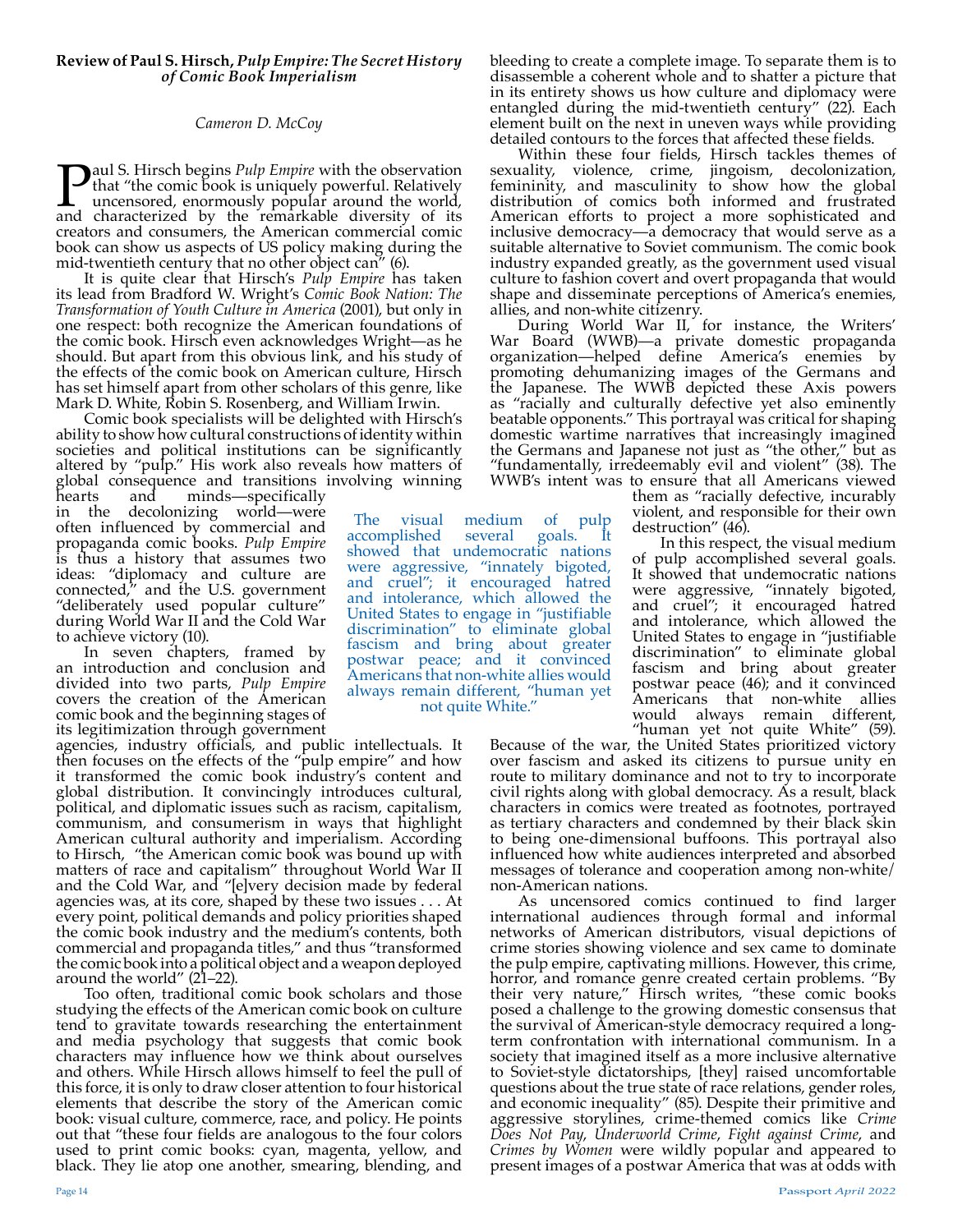womanhood. These images also conflicted with the more wholesome messages of a sophisticated society promoted by propagandists and policymakers.

In 1954 Dr. Fredric Wertham, a German American psychiatrist, author, and anti-comic book crusader, published a critique of the effects comic books had on the minds and behavior of children who come in contact with them. In *Seduction of the Innocent* he argued that comics were instruction manuals ("maps of crime") for criminal activity, juvenile delinquency, and violence. Wertham would be the leading exponent of the effort to undermine comic books along social and cultural lines, but the pulp empire would remain strong. His warnings about the long-term threat of the comic to moral authority, about delinquency, iniquity, and perversion, could not compete with consumer culture. He and others underestimated the comic book's advance in the twentieth century. Comics were more than a silly diversion, primarily for kids. Across the entire entertainment spectrum, comic books filled a vacancy in a lucrative space at the bottom of the cultural hierarchy that united adults and children.

In any event, the pulp empire's economic engine was nearly unstoppable by 1944. The attraction of characters like Steve Rogers (a.k.a. Captain America), Superman, Wonder Woman, and Captain Marvel very quickly made comics a pop culture mainstay. By early 1942, reports by *Business Week* 

and *Publishers Weekly* revealed that monthly sales for comic books had climbed, in a matter of four years, to fifteen million. This sales rate would nearly double by the end of December<br>1943. Moreover, publishers publishers generously assumed that there was a "pass-along value" of five readers per comic book (18–22). With almost 125 different comic book titles hitting newsstands each month, retail sales neared \$30 million.

During the war years, U.S. commerce and industries experienced a boom, and the comic book industry was no exception. In 1944, the *New York Times* had reported that 25 percent of magazines shipped overseas were comics, which quickly landed in the hands of U.S. troops. At least 35,000 copies of *Superman* alone were read by troops each month, making comics a huge part of military culture. Thus, with the military serving as a viable microcosm of society, comic books, specifically the dominant genre of superhero comics, proved to be fertile ground for introducing stereotyped representations of cultural and ethnic relations.

Because comics relied so heavily on visually codified depictions of characters that were routinely reduced to their appearances, race became a central feature of the pulp empire. Reductionism gained a great deal of momentum in the industry, especially in superhero, crime, horror, and romance narratives. However, non-white characters found little room in the predominantly white pulp institution as mainstream figures. For African Americans, there would be no masks and capes to disguise any sort of alias. No such costume could conceal their appearance and enable them to assimilate in any meaningful way into the white culture of the pulp empire.

For many black artists and writers, the only way to disguise themselves was to appear invisible, which is what many did. Hirsch contends that "[despite] the relative freedom accorded comic book creators, one topic remained taboo in romance stories: interracial relationships. As with crime and horror comic books, the world within romance titles was virtually all White" (110). I found this to be the most paradoxical aspect of power within the pulp empire during this era. The pulp empire employed black and Jewish

artists, writers, and illustrators, but failed to acknowledge their presence prominently and positively on comic book panels.

Hirsch also argues that the most remarkable aspect of the race and diversity issue is that "[the] legacy of the pulp empire was, ironically, created by some of the least influential people" in America, yet what they created "significantly shaped global perceptions of the United States" (10). While he makes this assertion primarily in response to global decolonization and the rejection of comics as "grotesque products of American cultural imperialism" and the "embodiment of American cultural authority," the depictions of race, violence, and sexuality in comics did influence "domestic and international federal policies toward the comic book" (10).

These depictions in fact generated significant issues for policymakers. In order to bolster the effort to extinguish communism and fascism in a decolonizing world, they were determined that everyone should view the United States as the global mainspring of cultural, political, and military power. The atom bomb, itself a symbol of technological progress and military power, provided policymakers with another tool to demonstrate to the world the racial and intellectual superiority of the United States over nonwhite nations, but its depiction in comics was problematic too, because it raised the specter of nuclear holocaust and

In any event, the pulp empire's economic engine was nearly unstoppable by 1944. The attraction of characters like Steve Rogers (a.k.a. Captain America), Superman, Wonder Woman, and Captain Marvel very quickly made comics a pop culture mainstay. By early 1942, reports by *Business Week* and *Publishers Weekly* revealed that monthly sales for comic books had climbed, in a matter of four years, to fifteen million. This sales rate would nearly double by the end of December 1943.

made America appear even more elitist. Hirsch thus calls attention once again to the comic book's global reach and its influence on domestic and foreign policies, highlighting not only racism, violence, horror, crime, fascism, and delinquency, but also how everyday men and women dealt with some of the greatest issues of the day—including nuclear war.<br>Hirsch

remains intent

on showing how Dr. Wertham continued his crusade to delegitimize the comic book and demonstrate its adverse effects during the Cold War, first at home and then abroad. For Wertham and the members of the 1954 Senate Subcommittee Hearings into Juvenile Delinquency, with the special focus on Comic Books (i.e., Estes Kefauver, Thomas C. Hennings, Jr., Olin D. Johnston, William Langer, and Alexander Wiley), the comic book posed several challenges as it made its way to non-white nations. The subcommittee highlighted four concerns in this new age of decolonization and a freer global community. First, they were troubled by the increasing popularity of crime and horror comics. Second. because of the violence in comic books, they felt foreigners were being exposed only to a primitive and undesirable version of American life. Third, uncensored American comic books were creating "particular problems" among non-whites. And finally, Soviet propagandists were using comics as prime examples of the depravity of American culture (193). These concerns would highlight America's myopic and bigoted views of racial tolerance and egalitarianism—all characteristic of an actual empire.

The content of comic books also complicated U.S. efforts to prove that it was a "modern sophisticated society that cherished the contributions of contemporary artists, designers, and composers" (213). However, despite a perceived setback in nations like France and Great Britain, the pulp empire was able to achieve some success in winning hearts and minds and rolling back communism. Marvel characters such as Thor, the Fantastic Four, Nick Fury, Tony Stark, Captain America, and Spider-Man all fed American myths of democracy and U.S. military might, as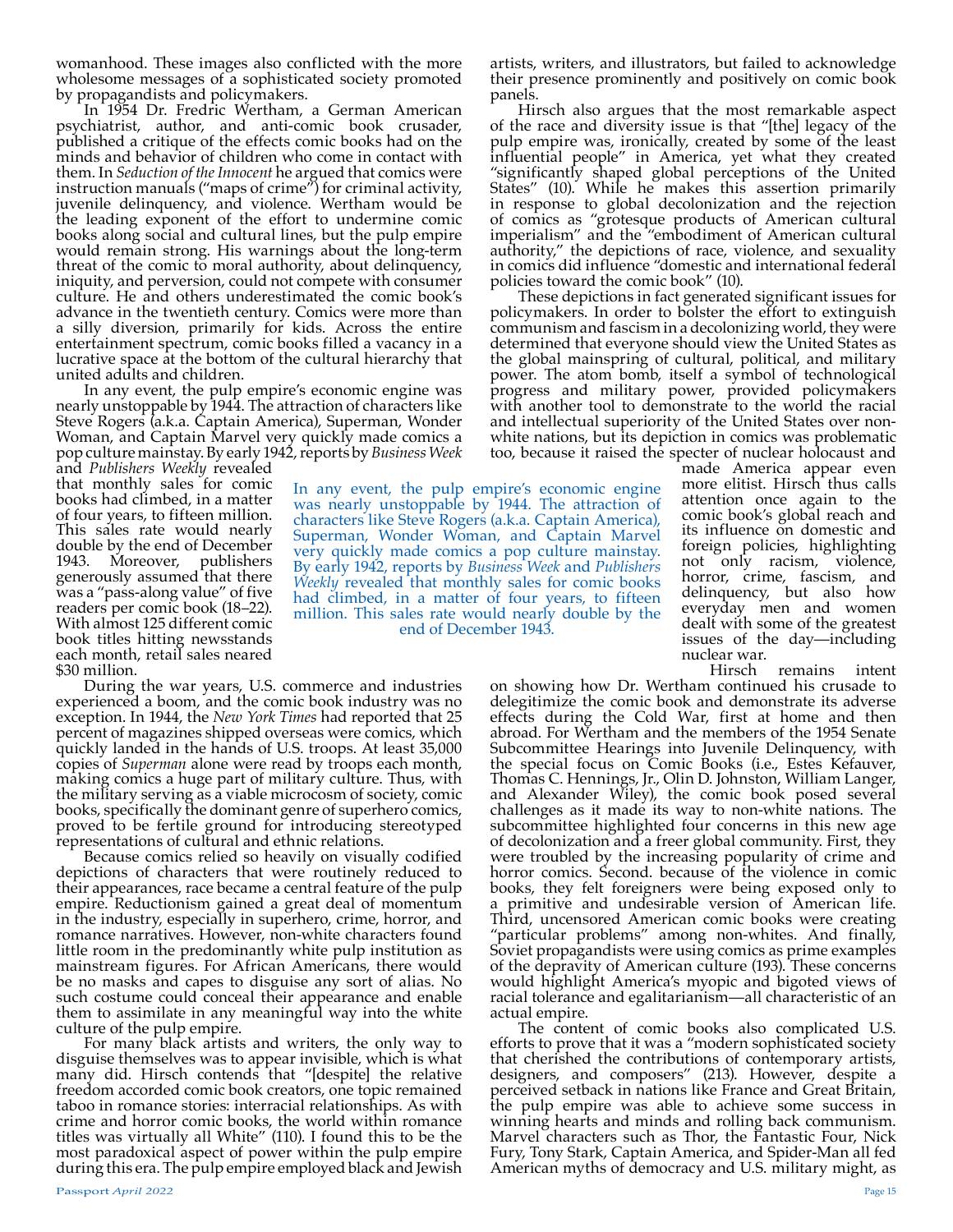represented by the military-industrial complex. According to Hirsch, the "Marvel method" found incredible success as the United States became more comfortable with the atomic age. The new generation of comic book heroes actively supported U.S. military intervention. As a result, "American policymakers benefited from the success of Marvel; by this time, comics had embraced the Cold War consensus and ceased to pose any meaningful challenge to domestic or diplomatic policies" (266). Yet comic books still eschewed almost anything non-white, essentially "whitewashing" the comic book universe.

That failure notwithstanding, Marvel had introduced a brighter universe of American comics to the world. "This new America was no longer a cruel and vicious place. It was a bright, technologically advanced society where superpowered men and women lived among average Americans and shared some of the same problems" (267). *Pulp Empire* captures this imagery in extraordinary ways.

Hirsch's scholarship is both readable and densely packed with information, completely free of jargon, and composed with an enviable clarity of expression. He ends *Pulp Empire* with the migration of pulp to film, with fresh interpretations of old characters, and with thoughts on how the study of comics remains relevant today and will still be relevant in the future. Although pulp is "powerful, compelling trash that attracts, repels, and fascinates us" all at once (275), he notes, it is also a history of visual culture, commerce, race, and policy that furnishes a window into the hopes, fears, and frustrations that connect us all.

# **Review of Paul S. Hirsch,** *Pulp Empire: The Secret History of Comic Book Imperialism*

# *Lori Clune*

I didn't think I was a comic book fan -- until, that is, I opened a box of childhood mementos during a COVID/<br>Marie Kondo phase and discovered three *Archie* comics, looking much the worse for wear. Memories flooded back t opened a box of childhood mementos during a COVID/ Marie Kondo phase and discovered three *Archie* comics, looking much the worse for wear. Memories flooded back to the Bronze Age of comic books: the musty store, the stuffed boxes, the excitement of a new Archie-Betty-Veronica-Jughead adventure. Like Paul Hirsch, I stepped away from comic books by my mid-teens, but I still can picture *Richie Rich*, *Casper*, and *Archie* comics digest covers many years later.

What a thrill then, to delve into Hirsch's compelling read and discover a fascinating connection between comic books and U.S. foreign policy. In "grappling with comic books' political and cultural significance, at home and abroad" he provides "a new interpretation of American diplomacy during World War II and the high Cold War" (6, 10). What Mary Dudziak and Thomas Borstelmann did for civil rights, Hirsch has done for comic books.

Hirsch investigates the place that comic books have occupied in American culture and concludes that "just as the American government shaped the form and content of the comic book, so, too, did the comic book shape U.S. foreign policy. In this fluid relationship between policy and culture, between race and imperialism, was a fresh understanding of the most significant and costly struggles of the twentieth century: the battle against totalitarianism (35). He labels this relationship a "pulp empire." Whether investigating and attempting to regulate the independent comic book industry or using these "disposable" cultural products for their own "state-sanctioned propaganda" purposes, a range of U.S. government officials and agencies were notable players in the comic book industry (19, 6).

The influence of these millions of comic books –– "wonderful, terrible, ephemeral, important trash" –– is impossible to ignore (14). Comics are popular, portable, and cheap, with accessible text, clear artwork, and a lingering

ability, which Hirsch calls "stickiness," to educate and entertain (16). It is not surprising that government officials would want to leverage this cultural product to combat "serious anti-American sentiments around the world" (173).

Hirsch explains that while "commercial comic books could damage US policy goals…propaganda comic books could shore them up" (10). For example, Nelson Rockefeller led an effort to use comic books to fight the "rise in fascist influence" in Latin America in the late 1930s (40). During World War II, federal officials pushed a view of the United States that was "racially and ethnically tolerant" in its effort to defeat fascism (61). The Manhattan Project's General Leslie R. Groves even urged a comic book depiction of the discovery of nuclear energy, complete with *Blondie*'s hapless husband, Dagwood Bumstead splitting an atom in 1949 (129). Despite the criticism that violent crime comic books garnered in the 1950s, most notably from psychiatrist Fredric Wertham, the CIA decided to create one of their own. The classified nineteen-page comic book provided a "step-by-step guide for assassinations, complete with cartoon images of how to conduct a political killing" (77).

Swaths of Hirsch's book include comic book summaries that intrigue and often horrify. Many readers will likely be grateful that Hirsch has provided summaries; he read so we don't have to. Growing up on the adventures of Betty and Veronica does not prepare someone for the decapitations and mutilations that were alarmingly prevalent in these crime comic books. Little wonder that these inspired the CIA.

Hirsch uses Dr. Wertham's writings, particularly his book, *Seduction of the Innocent*, to examine how comic books were responsible for juvenile delinquency in the late 1940s and 1950s. Downplaying "child abuse, sexual assault, bullying, and economic inequality," Wertham condemned "any comic book, no matter how benign it seemed" as "dangerous" and "the marijuana of the nursery" (171). According to Hirsch, comic books were attacked by a wide range of political actors, from *Daily Worker* writers to FBI Director J. Edgar Hoover. As a result, publishers banded together to form the Comics Magazine Association of America (CMAA) and censored themselves, imposing a code on content and advertising in 1954 (185). But the industry adapted to work within the constraints of the code

and continued to thrive.<br>
In chapter seven, Hirsch describes WWII-era superheroes and the powerhouse of Marvel Comics. With complex characters, adult themes, patriotism, bright colors, Marvel "totally reshaped the popular understanding of American commercial comic books, both at home and abroad" (246). Most of us have seen the classic comic book cover from late 1940 showing Captain America punching

Hitler.<br>The continuing popularity of WWII superheroes brings to mind Elizabeth D. Samet's scholarship in *Looking for the Good War: American Amnesia and the Violent Pursuit of Happiness* (New York: Farrar, Straus & Giroux, 2021). Samet explores the nostalgic memory of the "good war" and the sentimentalizing and mythologizing of the U.S. triumph over Nazism. She questions whether "the prevailing memory of the 'Good War,' shaped as it has been by nostalgia, sentimentality and jingoism, [has] done more harm than good to Americans' sense of themselves and their country's place in the world" (p 5). It seems likely that this appeal of WWII nostalgia, especially during the Vietnam War and the post-9/11 wars, invaded comic books as well.

I am particularly eager to add *Tales of Suspense 39*  (which introduced Iron Man in late 1962) and *Thor Battles the Vietcong* (1965) to my upper division course on the United States and Vietnam. Tony Stark's genius and "technological hubris" in building the "American militaryindustrial complex, in the form of Iron Man" to fight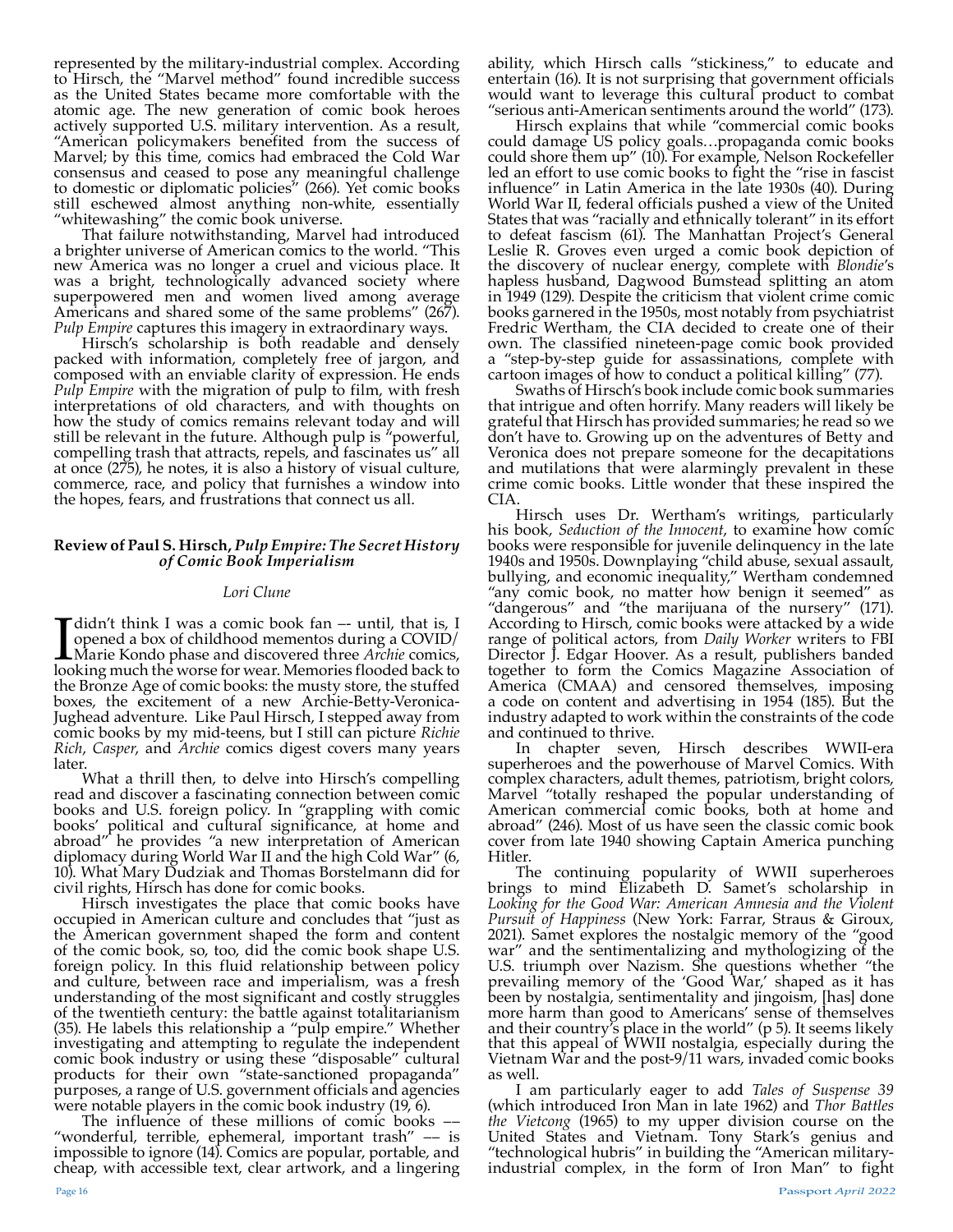Vietcong guerrillas is audacious and enlightening (253). And exploring with students why Thor, the Norse god of thunder, has become an aggressively anticommunist cold warrior will be fascinating. As Hirsch explains, through these 1960's comic books, readers were exposed once again to "an image of the United States as unambiguously good and its communist enemies as perfectly evil" in spite of the increasingly dour news coming out of Southeast Asia (263).

Hirsch is to be commended for this significant contribution to U.S. cultural history, which overlaps, as such history often does, with U.S. politics, diplomacy, and foreign policy. One hopes government agencies, particularly CIA officials, will reward future FOIA efforts to shine more light on these operations. With more access, historians will be able to further flesh out the Cold War story of comic books in the decolonizing world and the Soviet bloc. We are grateful to Hirsch for blazing this trail. (Personally, I also appreciate Hirsch's candor in admitted to having had a panic attack upon his first visit to the National Archives; I thought I was the only one.)

The author and the University of Chicago Press made good use of a Robert B. Silvers Foundation grant. They understood that the history of a visual medium benefits greatly from high-quality images and paper that is up to the task. Images that appear every few pages and a beautiful layout give the book a terrific aesthetic that brings the story to life. (A history monograph with plentiful images? When do we ever say that? Let's hope more and more often.)

I recommend that survey course professors and high school teachers borrow Hirsch's lens to teach civil

rights, diplomacy, propaganda, and the Cold War. While some textbooks and state standards bifurcate these stories, history, of course, does not. Hirsch confirms that "Cold War diplomacy, culture, and race…were all intertwined and blended together, not artificially separated" (9). Comic books can serve as compelling threads to weave these stories together. I have assigned the book as one of fourteen monographs in my spring 2022 graduate seminar on Cold War culture. I am confident it will broaden my students'

As is often the case with history, the narrative threads in *Pulp Empire* tend to tangle. The chronology here may jump around too much for some readers. There is also an odd bridge at the end of chapter 1 that alludes to nuclear warfare, but readers are first taken on a detour to early Cold War global anti-communism in chapter 2. It's not until chapter 3 that Hirsch explores Federal Civil Defense Administration efforts to use comic books to "soothe Americans' fear of atomic war," shows how *The H-Bomb and You* enlisted American children as "combatants in the Cold War," and introduces *Donald Duck's Atomic Bomb* (119, 126). But these rarities do not take away from this fascinating and well-told story.

Hirsch admits that "there is no clean ending to this narrative, because it isn't over" (277). He is correct. In addition to many documents not yet public (who doesn't want to know the full story of CIA comic books and the 1984 invasion of Grenada?), the story itself is unfinished history. Historians would be wise to continue this astonishing tale up through the 1970s and to the present day. While television images overshadow comic book propaganda, the print story continues (240). There is much more to tell beyond Captain America punching Hitler. The public will be interested; our students already are.

# **The Secret History of** *Pulp Empire: The Secret History of Comic Book Imperialism*

## *Paul S. Hirsch*

**T**was enormously excited to learn that *Passport* was organizing a roundtable on *Pulp Empire*. Because my book straddles multiple historical disciplines, I was also curious about the backgrounds of the reviewers. It was organizing a roundtable on *Pulp Empire*. Because my **L** book straddles multiple historical disciplines, I was also curious about the backgrounds of the reviewers. It was good to see that they are a diverse, wonderfully accomplished collection of scholars, and I am grateful to them for their thoughtful and thorough responses to *Pulp Empire.* I would also like to thank Andrew Johns, who arranged this panel.

I was both relieved and gratified that all the reviewers accepted *Pulp Empire*'s central argument: comic books are not a juvenile jumble of wild images and silly text but uniquely powerful, political media. Uncensored, enormously popular, co-opted by government agencies as diverse as the CIA, State Department, and the Federal Civil

Hirsch is to be commended for this significant contribution to U.S. cultural history, which overlaps, as such history often does, with U.S. politics, diplomacy, and foreign policy. One hopes government agencies, particularly CIA officials, will reward future FOIA efforts to shine more light on these operations. With more access, historians will be able to further flesh out the Cold War story of comic books in the decolonizing world and the

Soviet bloc.

Defense Agency, comic books swept across the globe during the midtwentieth century. What resulted was a pulp empire—a complex and fluid network of interactions among comic books, America's imperial project, and its crusades at home and abroad against fascism and communism. Within this pulp empire, the power of comic books is real and quantifiable.

I am particularly moved by Lori Clune's conclusion that "what Mary Dudziak and Thomas Borstelmann did for civil rights, Hirsch has done for comic books." To be mentioned alongside these pathbreaking scholars is at once humbling and energizing. It

is also delightful that the reviewers did not challenge my claim that comic books provide significant and unique insights into the policies and perceptions of the United States. When I first began tracing the connections among comic books, diplomacy, and race, I encountered a certain hesitancy among historians, some of whom seemed reluctant to accept the comic book as a legitimate and unique optic on American diplomacy. It was only encouragement from my much-loved and recently departed mentor, Marty Sherwin, that kept me on my path. I dearly wish he was here to discuss these reviews with me.

At the start of this project I went, impeccably unprepared, to the National Archives compound in College Park, Maryland. I somehow imagined it contained vast quantities of boxes helpfully labeled "propaganda agencies and comic books," or "the relationship between the State Department and comic book publishers." Of course, this was delusional; the relationships among government agencies and the comic book medium ran across the records of many agencies both overt and covert, hidden in hundreds of boxes boasting labels totally unrelated to comic books. Once I realized this, I promptly had a panic attack and scurried out of the archive.

Always aware of this morale-splintering beginning, I am so gratified that the reviewers largely approve of my research, writing style, and conclusions. It is wonderful to learn that some already use comic books to teach, with Lori Clune noting that "The public will be interested [in *Pulp Empire*]; our students already are." Even so, they identified topics and sources I should have made addressed. Before tackling them, I want to explain the book's structure, style, and flow, and show how I chose what to include in *Pulp Empire* and what to omit.

At the core of *Pulp Empire* is the idea that comic books were inseparable from the politics and physical machinery of World War II and the Cold War. Hundreds of millions,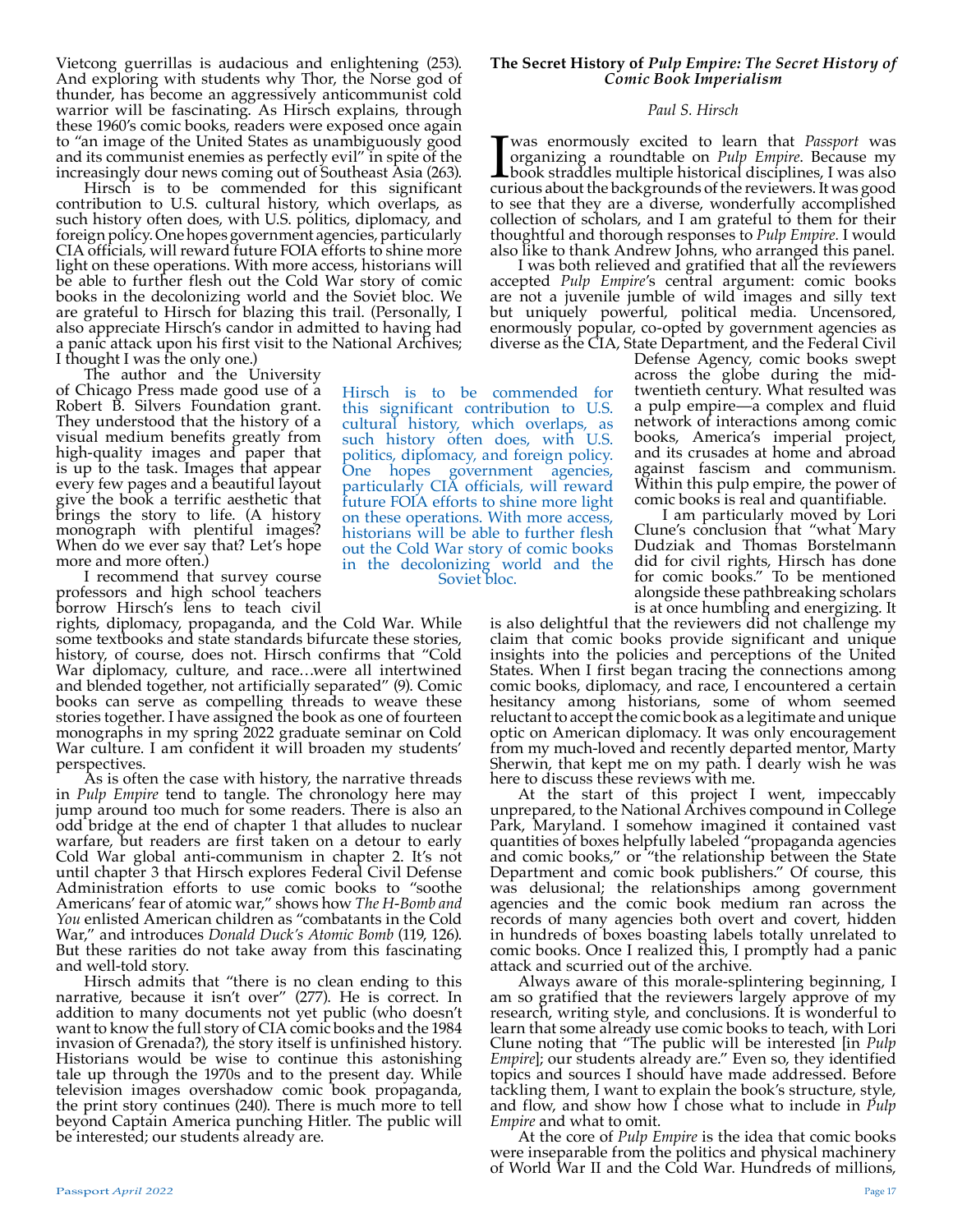perhaps billions, traveled abroad with soldiers, diplomats, and tourists. Government agencies including the CIA, the State Department, and the Writer's War Board also created their own non-commercial propaganda comic books for distribution across the Global South. Federal policymakers emphasized comic books in this region because they refused to believe that non-white peoples were sophisticated enough to absorb messages embedded in more traditional propaganda.

It was a particular pleasure to discover a cultural form that not only reached millions of people of color in the Global South but also gave voice to so many marginalized groups of Americans. The industry, described by one artist as "a creative sewer," provided employment to (and exploited) talented illustrators, writers, and editors unable to find work in more mainstream industries because of their race, gender, religion, or sexual orientation. Comic books, particularly those published between the mid-1930s and the mid-1950s, offer artwork and text created by Black Americans, women, Jewish Americans, Asian Americans, and other people pushed to the perimeters of American society. Their work was bold, creative, and dangerous, and there was a great deal of it. For scholars, these comic books,

which were uncensored, provide a window into the frustrations, fears, and hopes of men and women whose opinions were not valued by contemporary society.

Comic books of all types<br>ected neither borders respected neither borders nor local tastes and, to their numerous and vocal critics, proved quite capable of infecting children and adults wherever<br>American power—political. American power—political,<br>cultural, and financial—left and financial—left its mark. To examine history through comic books is to see clear and undeniable connections

between the medium and diplomacy, between race and propaganda, and between an uncensored, uncontrolled strain of American media and global perceptions of

American society at mid-twentieth century.<br>I wrote *Pulp Empire* as a crossover history, in two senses of the term. First, I designed it to be relevant to multiple scholarly disciplines, including American history, art history, communication studies, race studies, and gender studies. Second, given the unprecedented global popularity of movies based on comic books and the increasing acceptance of comics or "graphic novels" as highbrow culture instead of entertainment crafted by and for the mentally dim, a political history of the comic book had to appeal to a wide audience for maximum effect. I wanted scholars and general readers alike to understand that we cannot map the mid-twentieth century battles against fascism and communism without comic books; they constitute a vital and overlooked optic on American policymaking and the transnational flow of culture.

I am heartened by Cameron McCoy's observation that my scholarship is "readable and densely packed with information, completely free of jargon, and composed with an enviable clarity of expression." My editor, Timothy Mennel, taught me that a crossover monograph requires clear language, a crisp narrative pace, and a specific chapter structure—both internally and as part of the whole. In other words, it must have a plot and a certain rhythm and flow.

The plotting, rhythm, and flow required for a scholarly crossover book dictated *Pulp Empire*'s structure. For example, I open each with a visceral, almost shocking anecdote. The purpose of these anecdotes is twofold: each reinvigorates the book's flow and provides general readers with the necessary background to understand the historical events

that follow. A chapter on the uncensored comic book's unique ability to describe the horror of atomic warfare begins with the story of two people—a child and a Black American man—killed by secret, intentional exposure to plutonium as part of the Atomic Energy Commission's grotesquely misnamed Project Sunshine. I hope that these intensely personal histories refocus the reader, offer essential context, and explain, with a minimum of jargon, that the United States government sanctioned experiments on human subjects far more horrifying than the contents of the crime and horror comic books discussed in the chapter.

Two of the reviewers wonder why my narrative ends in the mid-1960s. It is a valid and complex question, and I answer it cautiously in the book because scholars are still exploring the ways that comic books worked to shape American diplomacy and imperialism, along with global opinions of the United States at mid-twentieth century.

Still, I'll have a go at explaining the book's endpoint. Beginning in late 1954 the previously unfettered comic book industry had to follow a very strict censorship code. Although billions of uncensored comics produced before the code still traveled across the globe, the code made it clear that the federal government would no longer tolerate

> the violent, sexual, and deeply racist narratives woven into countless commercial comic books. The domestic comic book<br>industry virtually collapsed. industry virtually Vastly fewer commercial comics reached consumers in other countries and those that did were neutered.

Government agencies<br>tinued creating and continued creating and<br>distributing their own distributing their own propaganda comics throughout<br>the decolonizing world for decolonizing world for another decade. But the conflict<br>between hugely popular, between

uncensored commercial comic books and much tamer propaganda titles was over. The state-sanctioned version had won. Additionally, as best I could tell, the trail of propaganda comic-book and documentary evidence goes

cold in the mid-1960s.<br>Matt Loyaza writes that my definition of the pulp Matt Loyaza writes that my definition of the pulp empire deserves further explanation. He is right. I'll take a stab at clarifying the term. The pulp empire took shape in 1943, when the federal Writers' War Board identified comic books as perhaps the perfect propaganda medium. The board began editing and even creating narratives camouflaged in commercial comic books. They aimed to maximize hatred of Japanese and Germans and to convince Americans that the war against fascism was, despite the nation's stated belief in human rights, a race-based battle of annihilation. At the same time, various armed services began sending many millions of patriotic, uncensored comic books (some containing stories created by the WWB) to servicemembers fighting all over the globe. During World War II, publishers and federal agencies enjoyed a symbiotic relationship, each benefiting from enormous sales of pro-American comic books.

It was not until the late 1940s that the pulp empire took its final form. By that time, popular superhero comic book titles had declined rapidly. In their place came a wave of vicious, sexual, and racist comic books. These uncensored crime, horror, and "jungle" titles presented a global audience with images of a United States obsessed with criminals, gore, and violence directed at women and children. Lawmakers from France to Indonesia recoiled at these hateful depictions, triggering numerous diplomatic crises for the United States. It was at this point that the federal government cut off nearly all cooperation

I wrote *Pulp Empire* as a crossover history, in two senses of the term. First, I designed it to be relevant to multiple scholarly disciplines, including American history, art history, communication studies, race studies, and gender studies. Second, given the unprecedented global popularity of movies based on comic books and the increasing acceptance of comics or "graphic novels" as highbrow culture instead of entertainment crafted by and for the mentally dim, a political history of the comic book had to appeal to a wide audience for maximum effect.